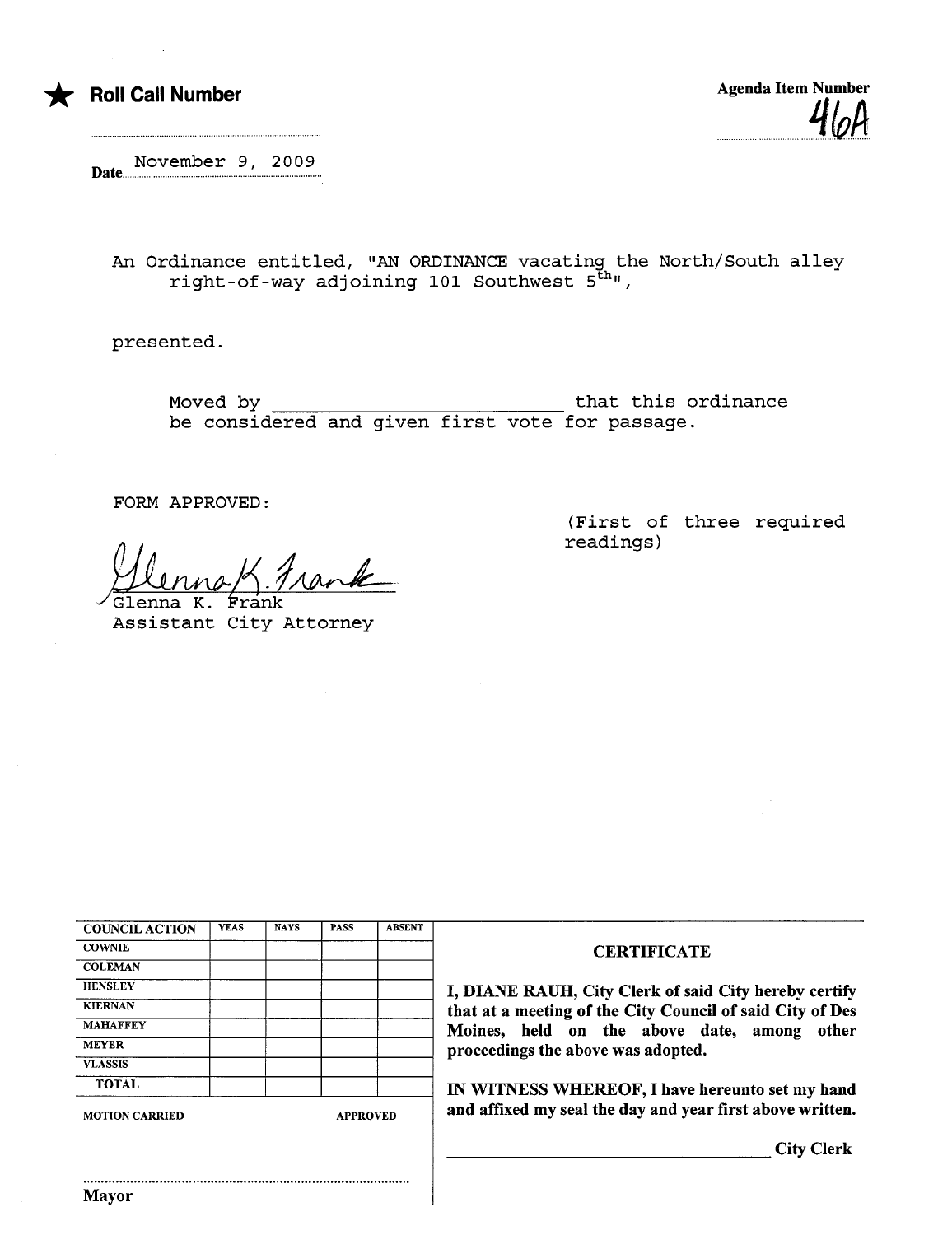Prepared by: Glenna K. Frank, Assistant City Attorney, 400 Robert D. Ray Drive, Des Moines, Iowa 50320 (515) 283-4130

ORDINANCE NO.

4Wl

AN ORDINANCE vacating the North/South alley right-of-way adjoining 101 Southwest  $5<sup>th</sup>$ .

WHEREAS, all prior requirements of law pertaining to the vacation of public right-of-way have been fuly observed; and

WHEREAS, it is desirable that the public right-of-way herein described be vacated;

NOW, THEREFORE, BE IT ORDAINED by the City Council of the City of Des Moines, Iowa:

Section 1. That the North/South alley right-of-way adjoining 101 Southwest  $5<sup>th</sup>$ , more specifically described as follows, be and is hereby vacated.

All that part of the North/South alley right-of-way lying East of and adjoining the South 28.0 feet of Lot 2 of the Official Plat of Lot 1, Block 19, Fort Des Moines, an Official Plat, and lying East of and adjoining Lot 2, Block 19, Fort Des Moines, an Official Plat, all now included in and forming a part of the City of Des Moines, Polk County, Iowa

Sec. 2. The City of Des Moines hereby reserves an easement upon the property described above for the continued use and maintenance of any utilities now in place, with the right of entry for servicing same.

Sec. 3. That the City Clerk is hereby authorized and directed to cause certified copies of ths ordinance and proof of publication thereof together with proof of publication of the notice of the public hearing on this matter to be properly filed in the office of the Recorder of Polk County. Iowa.